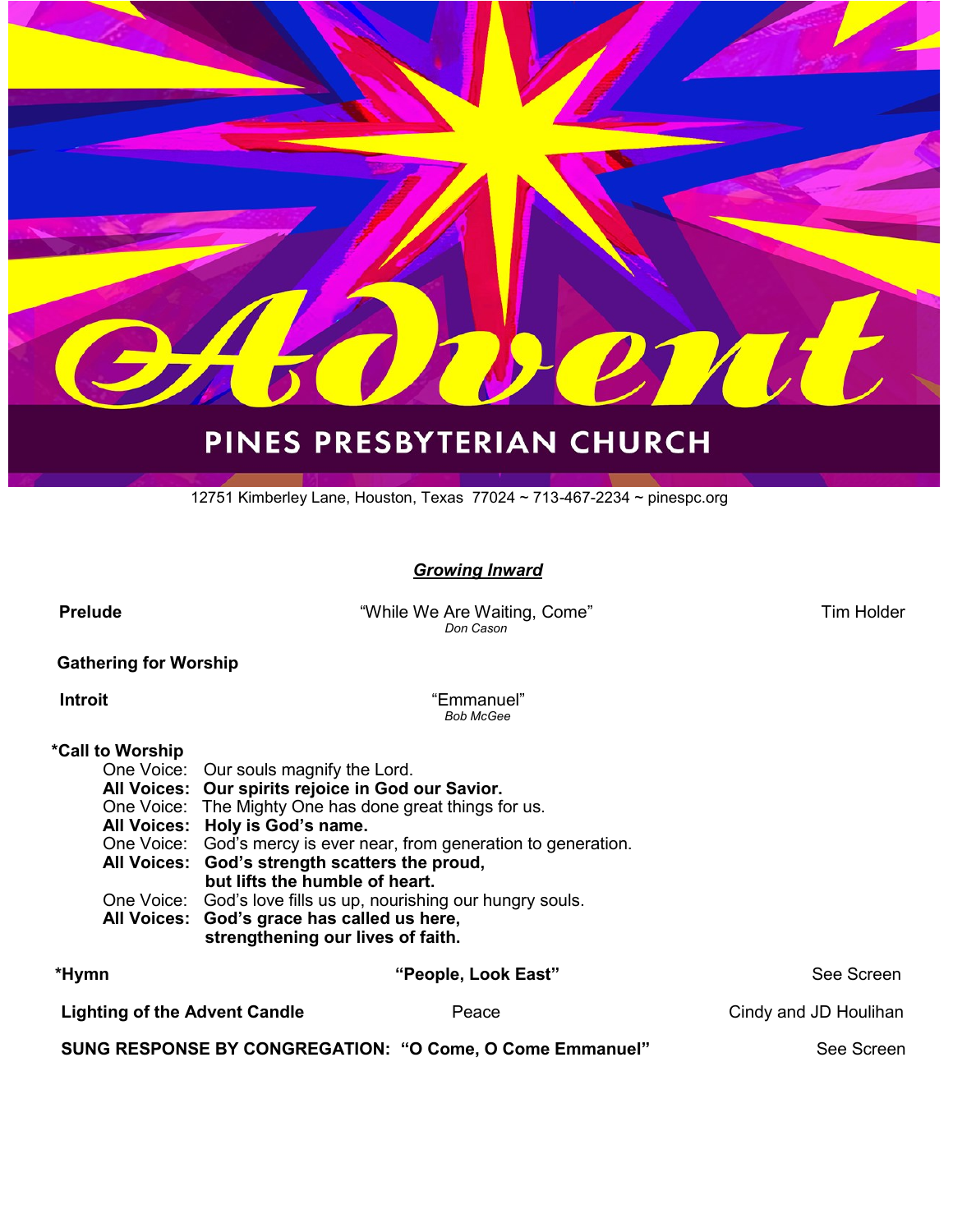| <b>Prayer of Confession</b>                                                  |                                                                             |                     |                                         |
|------------------------------------------------------------------------------|-----------------------------------------------------------------------------|---------------------|-----------------------------------------|
|                                                                              | We watch for packages to arrive                                             |                     |                                         |
|                                                                              | and Christmas cards to be delivered,                                        |                     |                                         |
|                                                                              | but we do not keep our eyes open<br>for your coming, Approaching God.       |                     | December 20, 2020                       |
|                                                                              | We expect our Christmas 'wish list' to be filled,                           |                     |                                         |
|                                                                              | and for the pile under the tree to grow and grow,                           |                     | IN WORSHII                              |
|                                                                              | but we hope you do not expect                                               |                     |                                         |
| to transform our lives.                                                      |                                                                             |                     | <b>Welcome to Pines</b>                 |
|                                                                              | We notice where to find the best bargains,                                  |                     | Pines is a joyful Christian community   |
| but we do not notice                                                         | and what decorations our neighbors have put on their houses,                |                     | that welcomes all. Our Mission is to    |
|                                                                              | the little, the least, the lost, the last                                   |                     | make disciples who know, love, and      |
|                                                                              | walking down our streets.                                                   |                     | trust in Jesus Christ. We live into our |
|                                                                              | Forgive us, Saving God, for our misplace priorities.                        |                     | Mission by Looking Upward, Growing      |
|                                                                              | May we watch for your coming,                                               |                     | Inward, and Serving Outward.            |
|                                                                              | may we reach out to those in need,                                          |                     | <b>Helpful devices:</b>                 |
|                                                                              | may we wait for hope to come,<br>even as Jesus Christ, our Lord and Savior, |                     | Auditory assistance receivers are       |
|                                                                              | arrives to live in our hearts.                                              |                     | available with the Ushers.              |
|                                                                              |                                                                             |                     |                                         |
| <b>Silent Confession</b>                                                     |                                                                             |                     | <b>Sound: Dan Schafer</b>               |
|                                                                              | <b>Confessional Response "O Little Town of Bethlehem"</b>                   | See Screen          |                                         |
| <b>Assurance of Grace</b>                                                    |                                                                             |                     | Liturgist: Jesse Parker                 |
|                                                                              | One Voice: Rejoice! God has looked with favor                               |                     | Sanctuary:                              |
|                                                                              | upon the powerless and the lowly.                                           |                     | The Becky O'Connor Memorial             |
|                                                                              | All Voices: Christ has come to redeem us from our sin.                      |                     | Advent Candelabra was given in          |
|                                                                              | The Spirit has strengthened us<br>with the power of grace and love.         |                     | loving memory by the O'Connor           |
|                                                                              | One Voice: In the mercy of the triune God,                                  |                     | Family.                                 |
|                                                                              | we all are forgiven.                                                        |                     |                                         |
|                                                                              | All Voices: Thanks be to God!                                               |                     |                                         |
| <b>Children's Message</b>                                                    |                                                                             |                     |                                         |
|                                                                              | Jesus Loves Me! This I know, For the Bible tells me so;                     |                     |                                         |
|                                                                              | Little ones to Him belong; They are weak, but he is strong.                 |                     |                                         |
|                                                                              | Yes, Jesus loves me! Yes, Jesus loves me!                                   |                     | *All who are able may stand             |
|                                                                              | Yes, Jesus loves me! The Bible tells me so.                                 |                     |                                         |
| <b>First Reading</b>                                                         |                                                                             | Psalm 89:1-4, 19-26 |                                         |
| <b>Anthem</b>                                                                | "O Come, O Come Emmanuel"                                                   | Space City Sound    |                                         |
|                                                                              | Plainsong by Thomas Helmore                                                 |                     |                                         |
| <b>Second Reading</b>                                                        |                                                                             | Luke 1:26-38        |                                         |
| <b>Sermon</b>                                                                | "What Kind of Gift is That?"                                                | Rev. Andy Gans      |                                         |
| *Hymn                                                                        | "O God, We Long for Better Days"                                            | See Screen          |                                         |
|                                                                              | <b>Serving Outward</b>                                                      |                     |                                         |
| *Saying What We Believe (adopted from an Affirmation of Faith by Susan Bock) |                                                                             |                     |                                         |
| Leader:                                                                      | In Advent, we renew our trust in God.                                       |                     |                                         |
| People:                                                                      | We believe in God,                                                          |                     | <b>A Stephen Ministry</b>               |
|                                                                              | who came to us as one of us,                                                |                     | Congregation                            |
|                                                                              | who bends and kneels toward our world,                                      |                     |                                         |
| Leader:                                                                      | drenching it with love.<br>In Advent, we renew our trust in Jesus.          |                     |                                         |
| People:                                                                      | We believe in Jesus,                                                        |                     |                                         |
|                                                                              | who came to us as in the fragile promise of a baby                          |                     |                                         |
|                                                                              | and emerged as a herald of hope.                                            |                     |                                         |
|                                                                              |                                                                             |                     |                                         |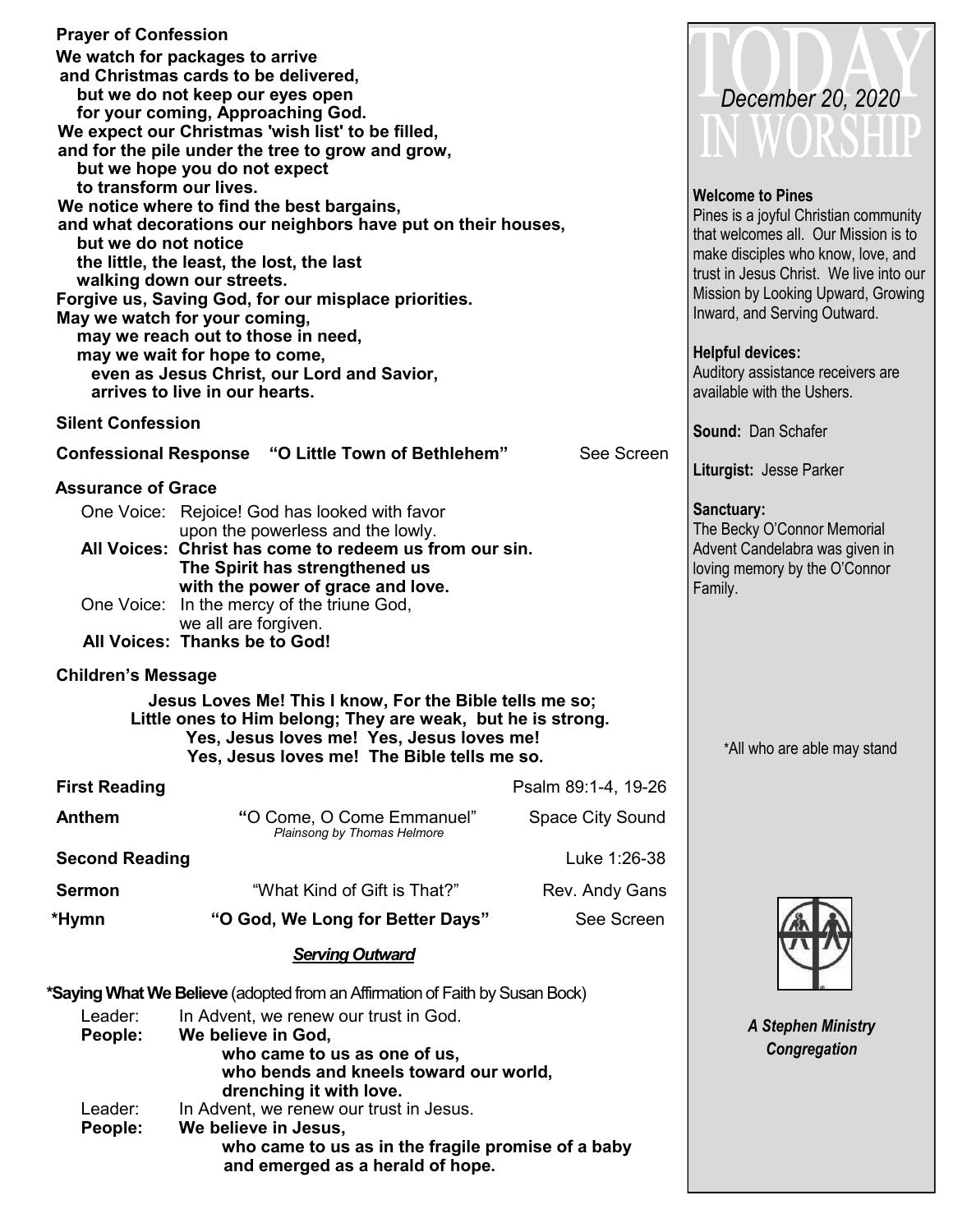|                               | Leader: In Advent, we renew our trust in the Holy Spirit.                                                                                  |            |  |
|-------------------------------|--------------------------------------------------------------------------------------------------------------------------------------------|------------|--|
|                               | People: We believe in the Spirit,                                                                                                          |            |  |
|                               | hovering God, present among us,                                                                                                            |            |  |
|                               | abiding, upholding,                                                                                                                        |            |  |
|                               | awaking all things to her grace.                                                                                                           |            |  |
|                               | Leader: In Advent we renew our commitment to the community around us.                                                                      |            |  |
|                               | People: We believe we are called                                                                                                           |            |  |
|                               | to do justice, love kindness,                                                                                                              |            |  |
|                               | and walk humbly with God and each other,                                                                                                   |            |  |
|                               | ready for God's reign, awake and alert,                                                                                                    |            |  |
|                               | as we work to bring it near.                                                                                                               |            |  |
|                               | We believe we are called,<br>as Christmas comes close,                                                                                     |            |  |
|                               | to lift up our hearts in hope and in love,                                                                                                 |            |  |
|                               | seeking God's advent.                                                                                                                      |            |  |
| Leader:                       | In Advent we renew our trust that Jesus is still with us.                                                                                  |            |  |
|                               | People: Come, Lord, Jesus, Come!                                                                                                           |            |  |
| *Gloria Patri                 |                                                                                                                                            |            |  |
|                               |                                                                                                                                            |            |  |
|                               | Glory be to the Father, and to the Son, and to the Holy Ghost;<br>As it was in the beginning, is now and ever shall be, world without end. |            |  |
|                               | Amen. Amen.                                                                                                                                |            |  |
|                               | Prayers of the People and the Lord's Prayer                                                                                                |            |  |
| <b>Hymn</b>                   | "Love Has Come"                                                                                                                            | See Screen |  |
| <b>Charge and Benediction</b> |                                                                                                                                            |            |  |
|                               |                                                                                                                                            | See Screen |  |
|                               | *Sending Out The Light of Christ                                                                                                           |            |  |
| *Postlude                     | "The Snow Lay on the Ground"<br><b>Italian Folk Melody</b>                                                                                 |            |  |
|                               | Words printed by permission CCLI 998238<br>Portions of our liturgy are from The Abingdon Worship Annual 2020.                              |            |  |

Copyright © 2019 by Abingdon Press. Used by permission.

# *Calendar for the Week of December 20, 2020*

| Today     | p.m. 5:00<br>8:00       | In-Car-Nation Worship Back Parking Lot                                                           |
|-----------|-------------------------|--------------------------------------------------------------------------------------------------|
| Monday    | a.m. 10:00              |                                                                                                  |
| Tuesday   | a.m. 7:00               |                                                                                                  |
| Wednesday | a.m. 11:00<br>p.m. 8:00 |                                                                                                  |
| Thursday  | 4:00<br>p.m.<br>6:30    | Christmas Eve Drive-In-Worship ServiceBack Parking Lot<br>Christmas Eve Worship ServiceSanctuary |
| Friday    | a.m./p.m.               | Church Office Closed for Christmas                                                               |
| Saturday  | a.m./p.m.               |                                                                                                  |
| Sunday    | 9:00<br>a.m.<br>10:45   | Worship ServiceSanctuary/Live Streaming on Web and<br>. Facebook                                 |
|           | 8:00<br>p.m.            |                                                                                                  |

**The Lord's Prayer**

Our Father, who art in heaven, hallowed be thy name. Thy kingdom come, thy will be done, on earth as it is in heaven. Give us this day our daily bread; and forgive us our debts, as we forgive our debtors; and lead us not into temptation, but deliver us from evil. For thine is the kingdom and the power and the glory, forever. Amen.

 $\overline{\phantom{a}}$